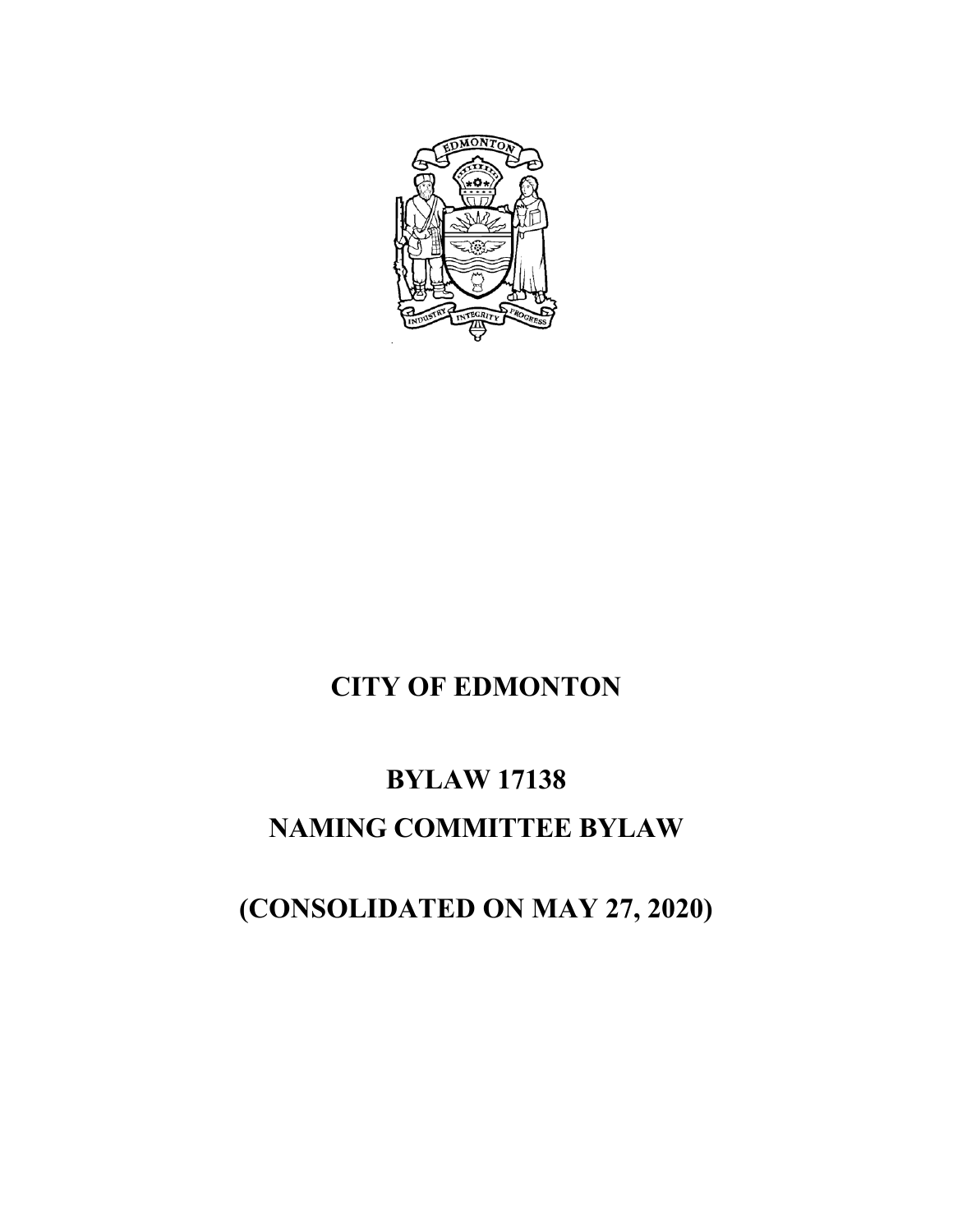### **THE CITY OF EDMONTON**

#### **BYLAW 17138**

#### **NAMING COMMITTEE BYLAW**

Edmonton City Council enacts:

#### **PART I - PURPOSE, DEFINITIONS AND INTERPRETATION**

| <b>PURPOSE</b>     | $\mathbf{1}$   |     | The purpose of this bylaw is to continue the Naming Committee as<br>a Council committee with a new mandate and terms of reference.                                                                          |
|--------------------|----------------|-----|-------------------------------------------------------------------------------------------------------------------------------------------------------------------------------------------------------------|
| <b>DEFINITIONS</b> | $\overline{2}$ |     | In this by law the words used have their ordinary meaning, unless<br>they are expressly defined in the Municipal Government Act or in<br>this section:                                                      |
|                    |                | (a) | "City" means the municipal corporation of The City of<br>Edmonton;                                                                                                                                          |
|                    |                | (b) | "City Manager" means the City's chief administrative<br>officer or delegate;                                                                                                                                |
|                    |                | (c) | "City Policy" means a written policy approved by Council;                                                                                                                                                   |
|                    |                | (d) | "Committee" means the Naming Committee continued<br>under this bylaw;                                                                                                                                       |
|                    |                | (e) | "Council" means the City's elected governing body;                                                                                                                                                          |
|                    |                | (f) | "development area" means a land use plan including an<br>area structure plan, neighbourhood area structure plan,<br>neighbourhood structure plan, servicing concept design<br>brief, or an outline plan;    |
|                    |                | (g) | "FOIP Act" means the Freedom of Information and<br>Protection of Privacy Act, RSA 2000 c F-25;                                                                                                              |
|                    |                | (h) | "FOIP head" means the individual or group of individuals<br>appointed to exercise the powers and perform the duties<br>and functions of a head designated for the Committee as<br>required by the FOIP Act; |
|                    |                | (i) | "highway" has the same meaning as it is given in the<br>Traffic Safety Act, RSA 2000, c. T-6;                                                                                                               |
|                    |                | (j) | "honorary road" means a portion of a highway with a                                                                                                                                                         |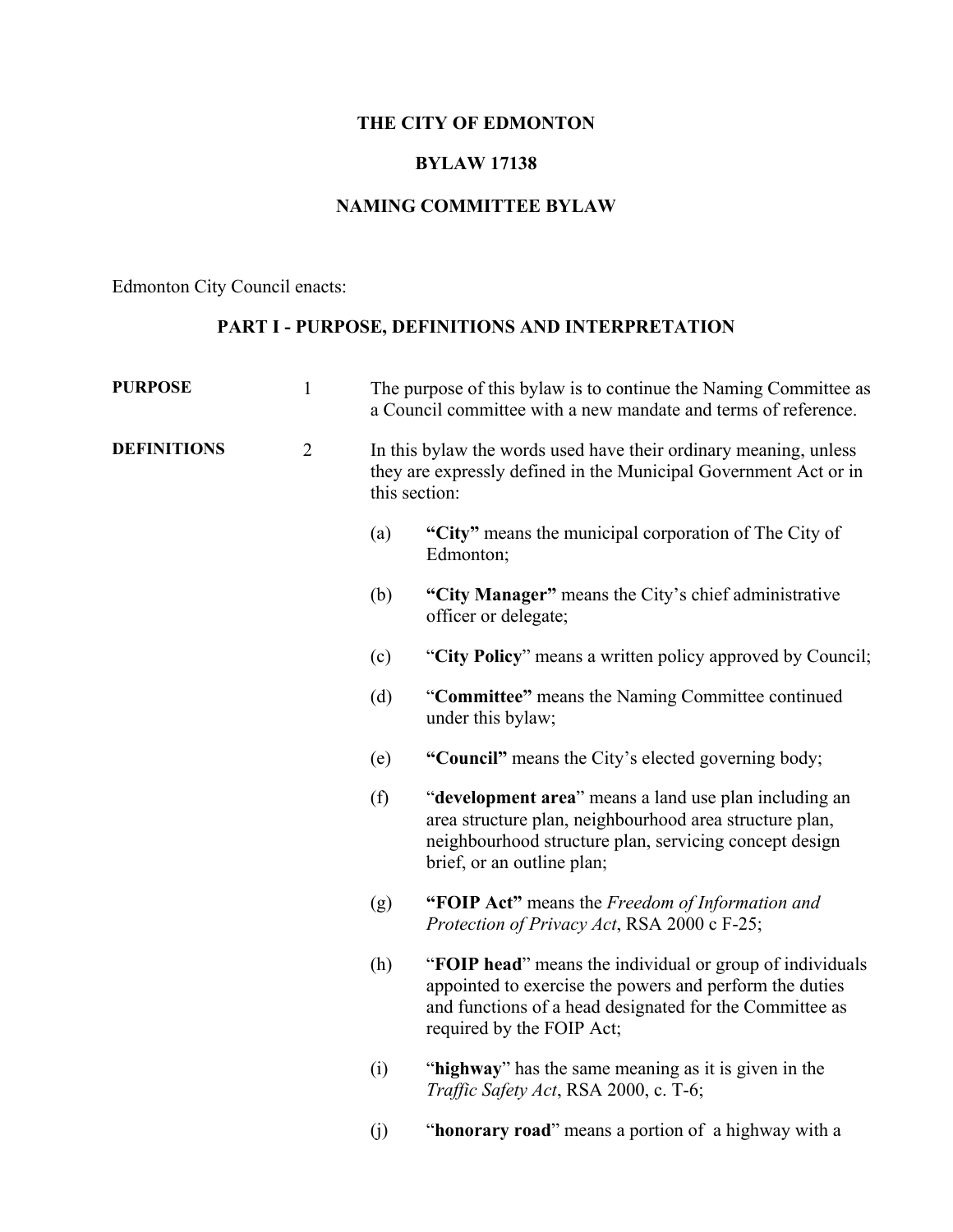|                                           |   |                   | name designation that does not alter the municipal address<br>system for that location;                                                                                                         |
|-------------------------------------------|---|-------------------|-------------------------------------------------------------------------------------------------------------------------------------------------------------------------------------------------|
|                                           |   | (k)               | "member" means an individual appointed to the<br>Committee;                                                                                                                                     |
|                                           |   | (1)               | "municipal facility" means any City owned building or<br>structure;                                                                                                                             |
|                                           |   | (m)               | "Municipal Government Act" means the Municipal<br>Government Act, RSA 2000, c. M-26;                                                                                                            |
|                                           |   | (n)               | "Names Reserve List" means a list of the names of the<br>City's noteworthy individuals, historical events, flora,<br>fauna, and natural features;                                               |
|                                           |   | $\left( 0\right)$ | " <b>park</b> " means City owned land used for public recreation<br>or nature reserve;                                                                                                          |
|                                           |   | (p)               | "Procedures and Committees Bylaw" means Bylaw<br>12300, the City's Procedures and Committee's Bylaw;                                                                                            |
|                                           |   | (q)               | "road" means a City owned highway;                                                                                                                                                              |
|                                           |   | (r)               | "Standing Committee" has the same meaning as it does in<br>the Procedures and Committees Bylaw.                                                                                                 |
| <b>RULES FOR</b><br><b>INTERPRETATION</b> | 3 |                   | The following rules apply to interpretation of this bylaw:                                                                                                                                      |
|                                           |   | (a)               | The marginal notes and headings are for reference purposes<br>only;                                                                                                                             |
|                                           |   | (b)               | In the event of a conflict between a provision of this bylaw<br>and an enactment, the enactment governs;                                                                                        |
|                                           |   | (c)               | Any reference to an enactment or bylaw includes all<br>amendments or successor enactments or bylaws, and<br>applicable regulations or orders established pursuant to the<br>enactment or bylaw; |

(d) Actions authorized by this bylaw must be performed in compliance with all applicable enactments, trade agreements, bylaws and City Policy.

#### **PART II - ESTABLISHMENT, MANDATE AND TERMS OF REFERENCE**

**ESTABLISHMENT /** 4 The Naming Committee established under Bylaw 3414 and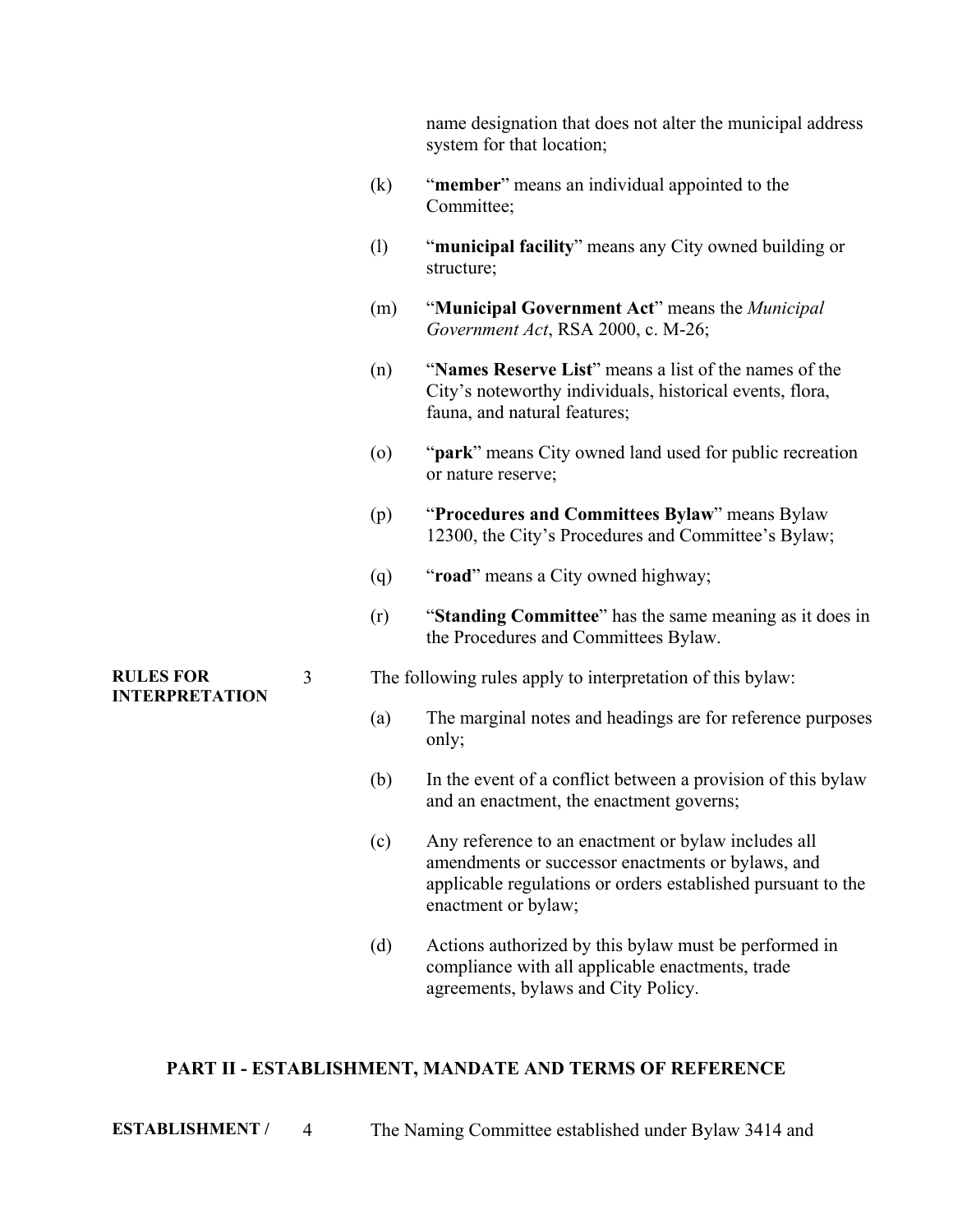| <b>CONTINUATION</b>                 |                | continued under Bylaw 14014, is continued under this bylaw.                                                                                                                                                                                                              |
|-------------------------------------|----------------|--------------------------------------------------------------------------------------------------------------------------------------------------------------------------------------------------------------------------------------------------------------------------|
| <b>MANDATE</b>                      | $\mathfrak{S}$ | The mandate of the Committee is to name the City's development<br>areas, parks, municipal facilities, roads, honorary roads, and wards,<br>in accordance with, and subject to any exemptions or restrictions<br>imposed by City Policy. (S.2, Bylaw 19635, May 27, 2020) |
| <b>TERMS OF</b><br><b>REFERENCE</b> | 6              | The Committee will establish and maintain the Names Reserve<br>List.                                                                                                                                                                                                     |
|                                     | $\overline{7}$ | The Committee will approve names for City development areas,<br>parks, municipal facilities, roads, and honorary roads when an<br>application is submitted to the Committee.                                                                                             |
|                                     | 8              | At the City Manager's request, the Committee may approve names<br>for the components of facilities.                                                                                                                                                                      |
|                                     | 8.1            | If directed by Council, the Committee will provide<br>recommendations for names based on, but not limited to, lettering,<br>numbers and/or the geographical location of the ward. (S.3, Bylaw<br>19635, May 27, 2020)                                                    |
|                                     | 9              | The Committee may select names from the Names Reserve List,<br>but may exercise discretion to select names that are not on the<br>Names Reserve List.                                                                                                                    |
|                                     | 10             | The Committee may consider any information it deems relevant,<br>and may hear submissions from any person, including the City<br>Manager, on any naming matter.                                                                                                          |
|                                     |                | PART III - MEMBERSHIP                                                                                                                                                                                                                                                    |
| <b>MEMBERS</b>                      | 11             | The Committee will be comprised of up to seven volunteer<br>members, including one member nominated by the Edmonton<br>Historical Board, appointed by Council in accordance with<br>Council's policies and procedures.                                                   |
|                                     | 12             | The Mayor will not be a member.                                                                                                                                                                                                                                          |
| <b>TERMS</b>                        | 13             | Members are appointed at Council's pleasure for terms of up to<br>one year, but Council may elect to increase the length of any term.                                                                                                                                    |
| <b>CONDUCT</b>                      | 14             | The Committee may establish rules governing the conduct of its<br>members.                                                                                                                                                                                               |
|                                     | 15             | The Committee may ask Council to terminate a member's<br>appointment if he or she misses three meetings within a six month                                                                                                                                               |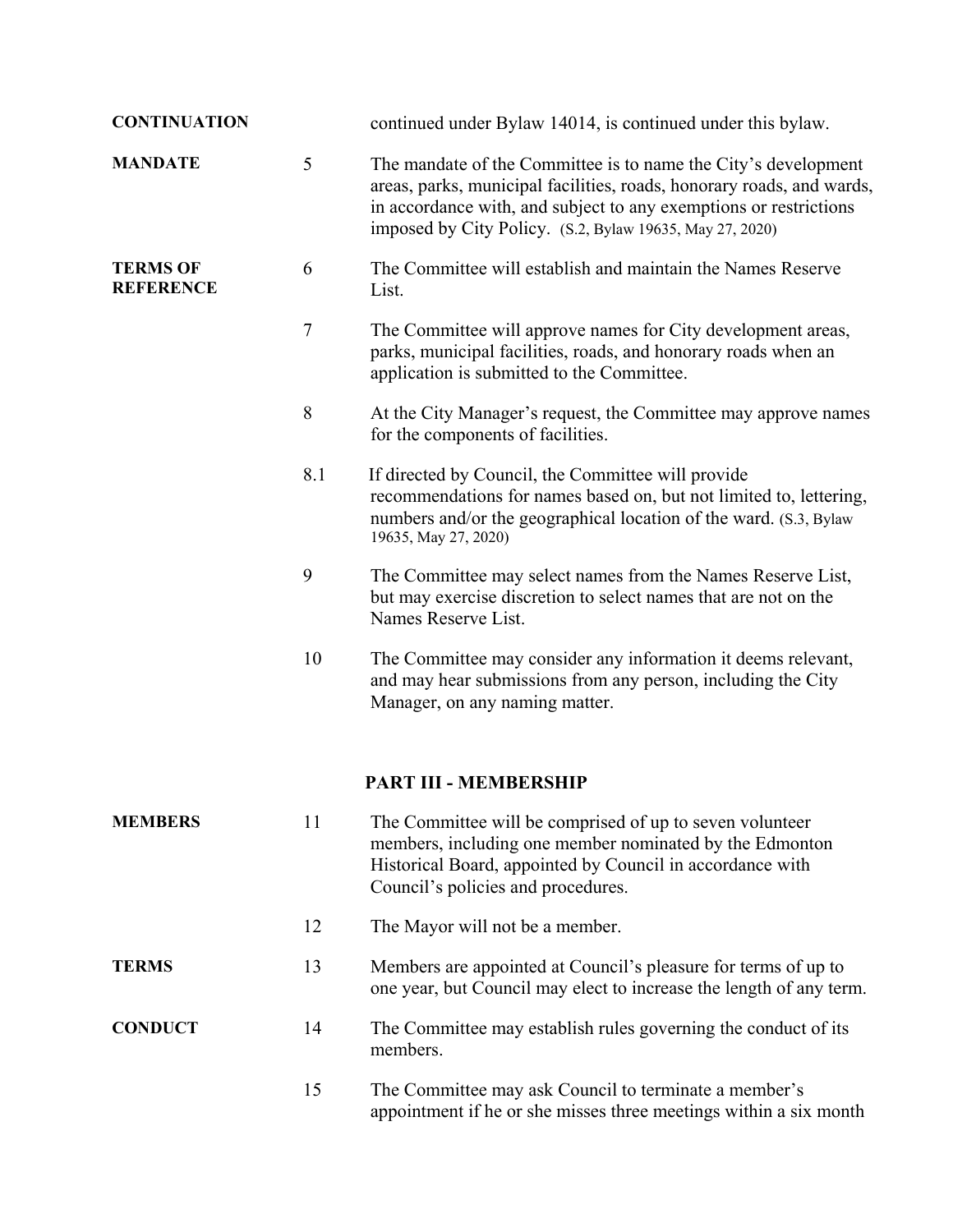|              |    | period or breaches the Committee's conduct rules.                                                                                                                                                                                                      |
|--------------|----|--------------------------------------------------------------------------------------------------------------------------------------------------------------------------------------------------------------------------------------------------------|
| <b>CHAIR</b> | 16 | The Committee will annually elect a chair and vice-chair from its<br>members.                                                                                                                                                                          |
|              | 17 | The chair may serve as the Committee's chair for up to three<br>consecutive one year terms.                                                                                                                                                            |
|              | 18 | The chair will preside at meetings, present the Committee's reports<br>to Council, and perform the duties required of the chair by Council<br>policies, but if the chair is unable to perform the chair's duties, the<br>vice-chair will perform them. |

### **PART IV - PROCEDURES**

| <b>MEETINGS</b>                       | 19 | The Committee will establish an annual meeting schedule and<br>provide it to the City Manager.                                                                                                                     |
|---------------------------------------|----|--------------------------------------------------------------------------------------------------------------------------------------------------------------------------------------------------------------------|
|                                       | 20 | Meetings will take place in accordance with the Committee's<br>meeting schedule, and otherwise at the call of the chair.                                                                                           |
| <b>QUORUM</b>                         | 21 | Quorum for Committee meetings is met by the attendance of a<br>majority of the Committee's members.                                                                                                                |
| <b>TELEPHONE</b><br><b>ATTENDANCE</b> | 22 | Members may participate in Committee meetings using<br>communication facilities, and members participating using<br>communication facilities will count toward quorum. (S.4, Bylaw<br>19635, May 27, 2020)         |
| <b>PROCEDURES</b>                     | 23 | The Committee will follow the meeting procedures set out in the<br>Procedures and Committees Bylaw, or as otherwise directed by the<br>chair.                                                                      |
| <b>VOTING</b>                         | 24 | Members will vote by show of hands, or by stating "yes" or "no" at<br>the conclusion of a vote if participating by communication facility,<br>unless the chair directs otherwise. (S.5, Bylaw 19635, May 27, 2020) |
| <b>PUBLIC MEETINGS</b>                | 25 | Committee meetings will be held in public, with notice to the<br>public, unless the meeting is closed for reasons permitted by the<br>Municipal Government Act.                                                    |
| <b>FOIP ACT</b>                       | 26 | The Committee will appoint a FOIP Head and adopt a FOIP fee<br>schedule as required by the FOIP Act.                                                                                                               |
| <b>SUB-COMMITTEES</b>                 | 27 | The Committee may establish sub-committees comprised of its<br>members and non-members to work on matters within the scope of<br>its mandate, but sub-committees will be chaired by a member and                   |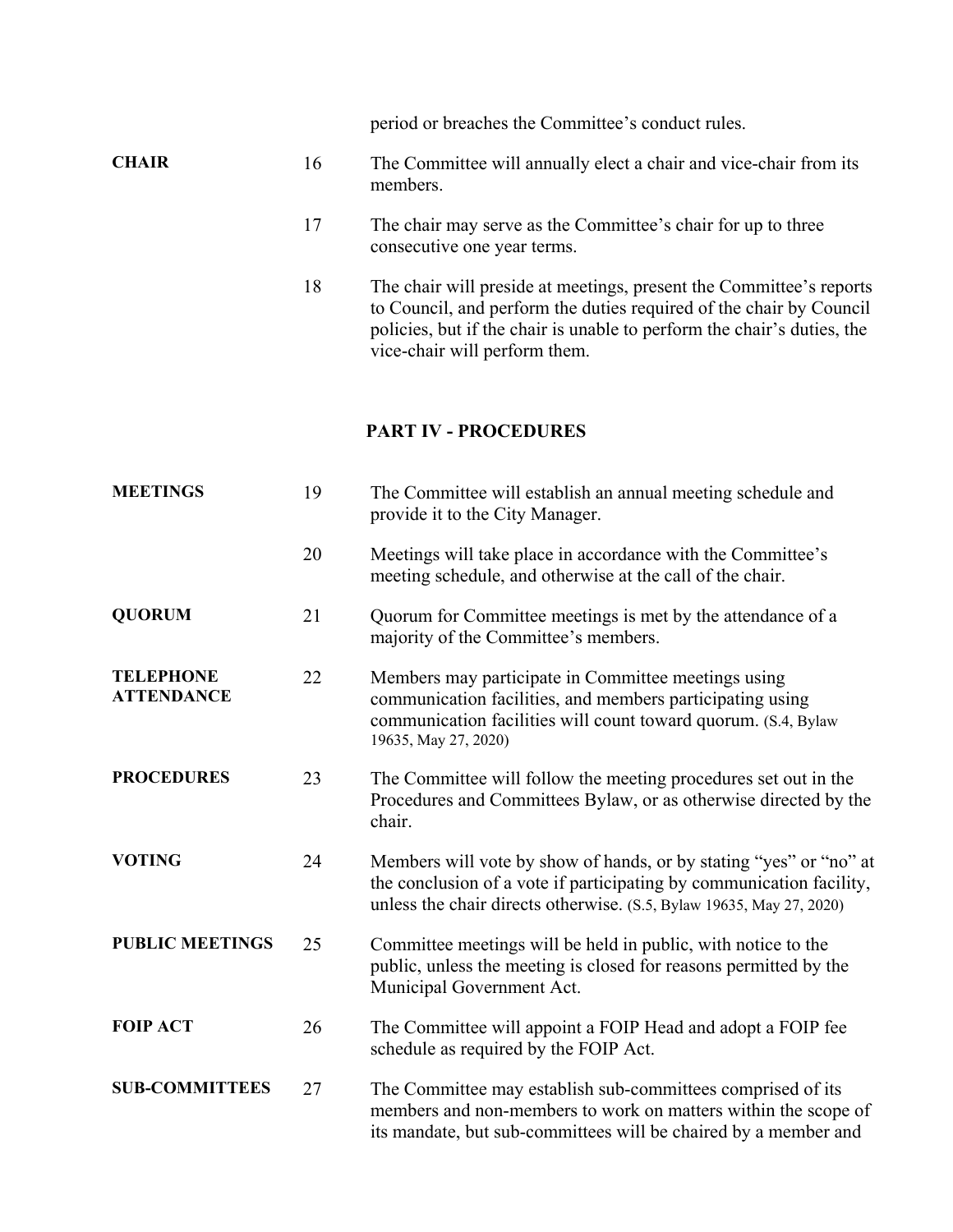report to the Committee.

#### **PART V - CITY MANAGER'S ROLE**

- 28 The City Manager will perform the following duties and functions for the Committee:
	- (a) Publish the Committee's meeting schedule and notices;
	- (b) Provide technical, administrative, meeting space, meeting management and other supports to the Committee as required for its meetings;
	- (c) Manage the Committee's minutes and records;
	- (d) Provide City information or records to the Committee about matters within its mandate if requested, subject to FOIP Act and other confidentiality requirements;
	- (e) Present budget requests for the Committee during the City's budget process;
	- (f) Facilitate the preparation of Committee reports to Council through the designated Standing Committee;
	- (g) Facilitate the submission of applications for names to the Committee, and provide advice to the Committee for each submission;
	- (h) Serve as the Committee's FOIP Head until such time as it passes a resolution appointing a FOIP Head in the manner required by the FOIP Act, but may with the City Manager's consent, appoint the City Manager.
- 29 The City Manager will assist persons wishing to make submissions to the Committee to submit their materials for review and make presentations to the Committee.
- 30 The City Manager will prepare and present reports on the assets requiring a naming decision from the Committee.
- 31 Nothing in this bylaw restricts or impairs the Council or the City Manager's power to sell or otherwise dispose of naming rights in accordance with City Policy.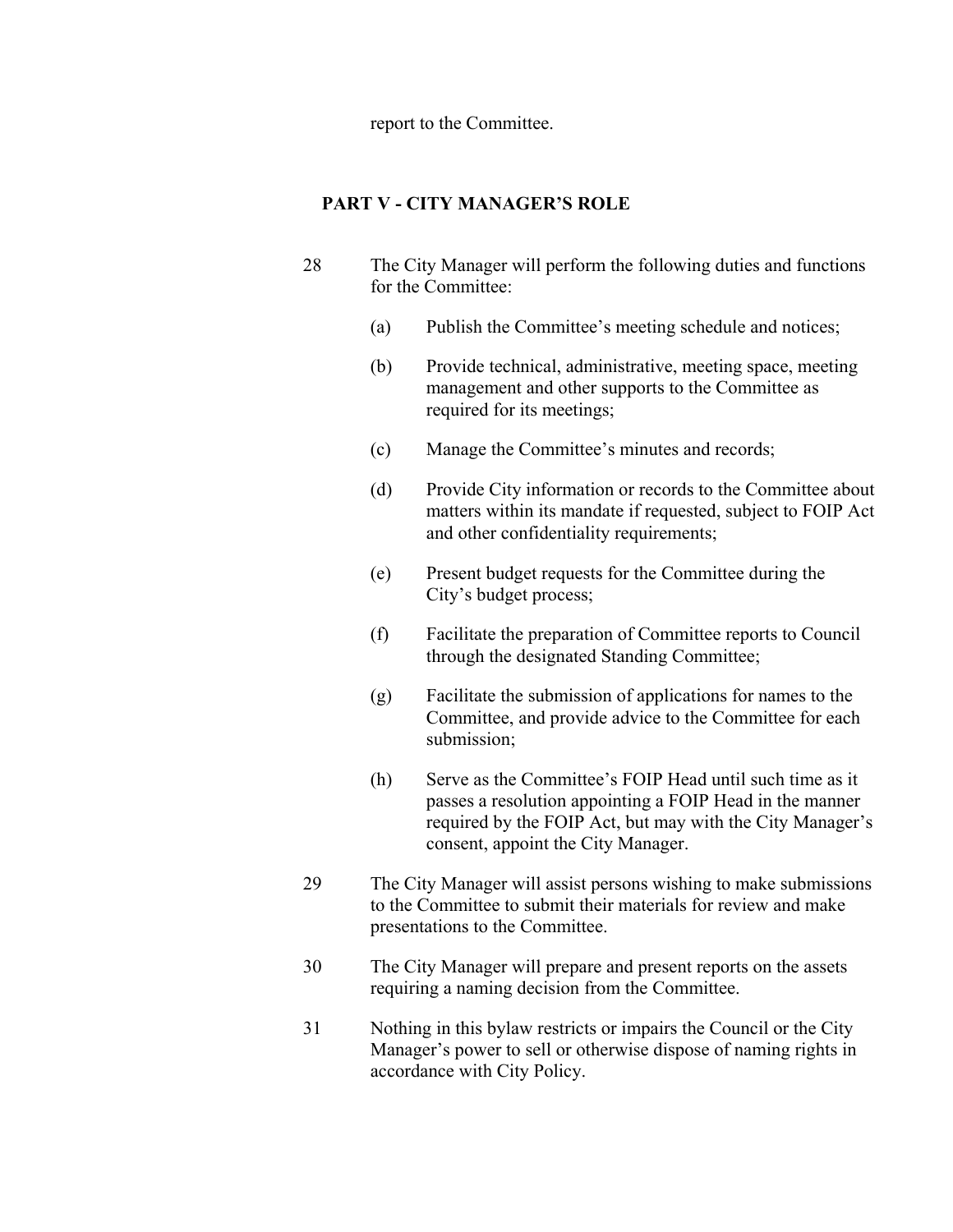#### **PART VI - GENERAL**

| <b>LEGISLATIVE</b><br><b>REFERENCES</b> | 32 | Schedule "A" entitled Legislative References is attached to and<br>forms part of this bylaw.                                                                                                                                                                                              |
|-----------------------------------------|----|-------------------------------------------------------------------------------------------------------------------------------------------------------------------------------------------------------------------------------------------------------------------------------------------|
| <b>REPORTING</b>                        | 33 | At least once per year the Committee will report to Council<br>through its designated Standing Committee for review of its work<br>plan, to update Council on its progress and initiatives, and to<br>provide information or recommendations on issues and matters<br>within its mandate. |
| <b>BYLAW REVIEW</b>                     | 34 | Not later than July 31, 2019, the Committee will prepare a report<br>on the work done by the Committee to determine whether Council<br>continues to require the Committee, and if so, whether changes to<br>its bylaw are required.                                                       |
| <b>REPEAL</b>                           | 35 | Bylaw 14019 is repealed.                                                                                                                                                                                                                                                                  |

(NOTE: Consolidation made under Section 69 of the *Municipal Government Act,* R.S.A. 2000, c.M-26 and Bylaw 16620 Section 16, and printed under the City Manager's authority)

Bylaw 17138, passed by Council May 12, 2015

Amendments:

Bylaw 19635, May 27, 2020